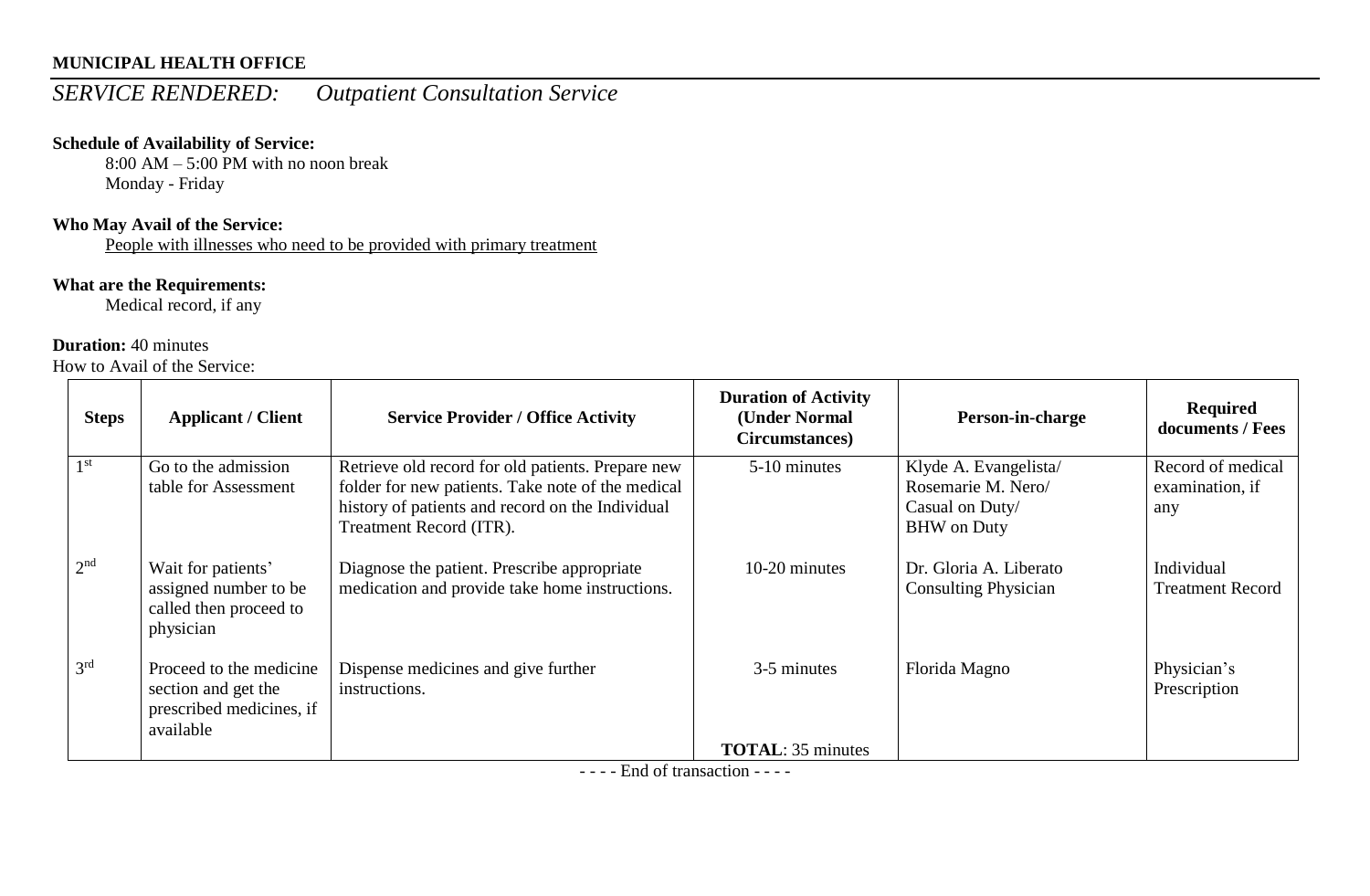### *SERVICE RENDERED: Anti-Tuberculosis Services*

#### **Schedule of Availability of Service:**

8:00 AM – 5:00 PM with no noon break Monday - Friday

### **Who May Avail of the Service:**

People diagnosed with tuberculosis

#### **What are the Requirements:**

1) X-ray result, if any

2) Sputum exam, if any

#### Duration: more than 2 weeks

How to Avail of the Service:

| <b>Steps</b>    | <b>Applicant / Client</b>                                                          | <b>Service Provider / Office Activity</b>                                                                                                                                          | <b>Duration of</b><br><b>Activity</b><br>(Under Normal<br>Circumstances) | Person-in-charge                                                                       | <b>Required</b><br>documents / Fees         |
|-----------------|------------------------------------------------------------------------------------|------------------------------------------------------------------------------------------------------------------------------------------------------------------------------------|--------------------------------------------------------------------------|----------------------------------------------------------------------------------------|---------------------------------------------|
| 1 <sup>st</sup> | Go to the admission<br>table for consultation                                      | Retrieve old record for old patients. Prepare new folder for<br>new patients. Take note of the medical history of patients, and<br>record on the Individual Treatment Record (ITR) | 5-10 minutes                                                             | Christopher N. Carreon/<br>Rosemarie M. Nero/<br>Casual on Duty/<br><b>BHW</b> on Duty | Record of medical<br>examination, if<br>any |
| 2 <sup>nd</sup> | Wait for patients'<br>assigned number to be<br>called then proceed to<br>physician | Diagnose the patient. Instruct the patient to undergo<br>GeneXpert test, sputum and chest x-ray examination.                                                                       | 10-20 minutes                                                            | Dr. Gloria A. Liberato<br><b>Consulting Physician</b>                                  |                                             |
| 3 <sup>rd</sup> | Proceed to Mobile X-<br>ray vehicle                                                | X-ray done by the Municipal Radiologic Technologist.                                                                                                                               | 5-10 minutes                                                             | Municipal Radiologic<br>Technologist                                                   |                                             |
| 4 <sup>th</sup> | Proceed to Laboratory                                                              | Collect and submit sputum specimen for GeneXpert Testing.<br>Evaluate chest x-ray result.                                                                                          | 20 minutes                                                               | Robert T. Fabro<br>Princesss Stephanie Wico<br><b>Contractual RMT</b>                  |                                             |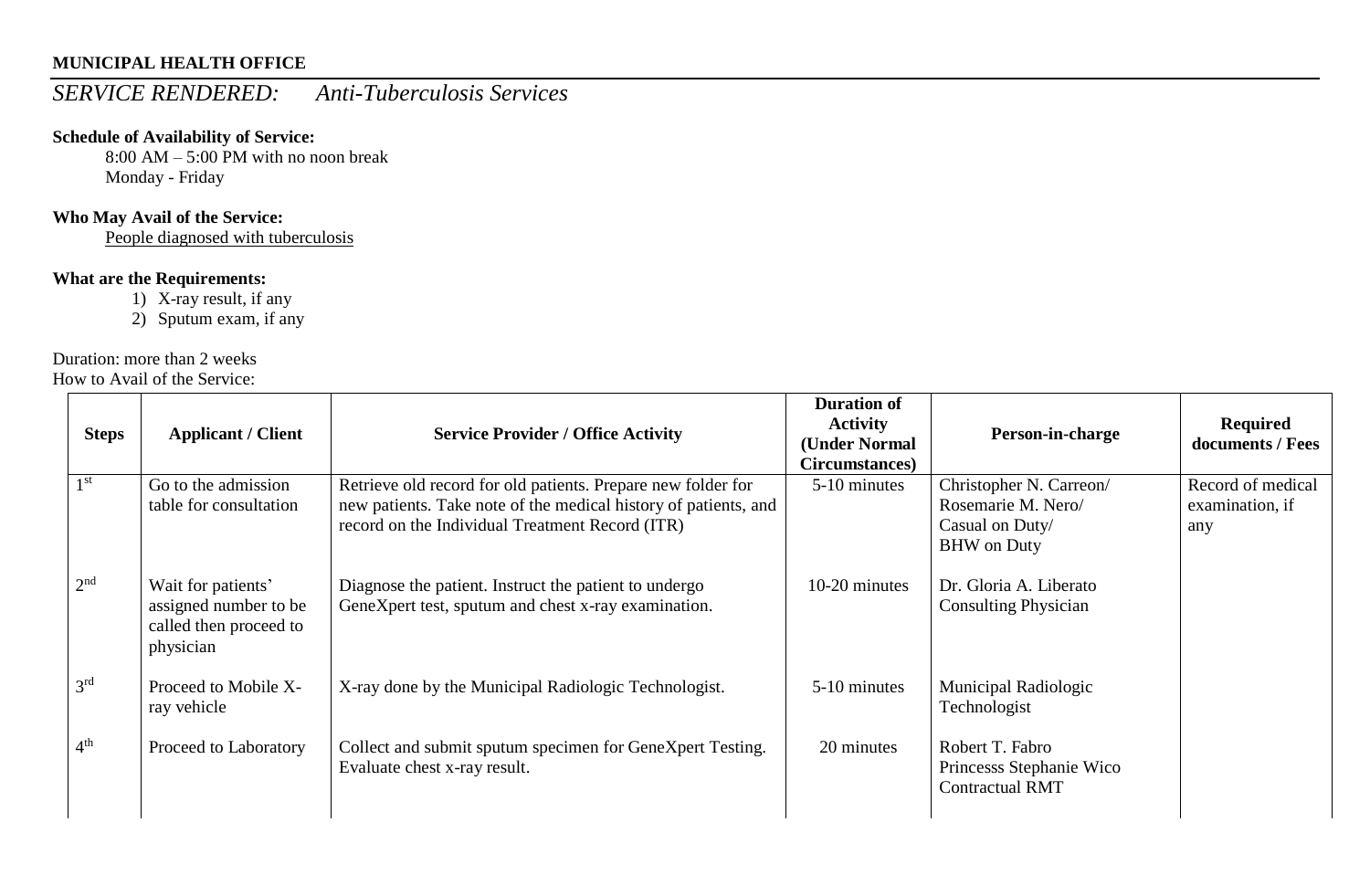| 5 <sup>th</sup> | Get laboratory result<br>and go back to PHN/<br><b>RHM</b> | If sputum is $(+)$ for AFB, enroll patient and issue NTP<br>identification card. Give patient info-education on PTB $\&$<br>DOTS. Issue initial TB drug to RHM-in-charge of patient or<br>treatment partner.<br>If sputum is $(-)$ for AFB but w/ PTB CXR, then refer to<br>TBDC. | 15 minutes                                       | Christopher N.Carreon/<br>Rosemarie M. Nero                             |
|-----------------|------------------------------------------------------------|-----------------------------------------------------------------------------------------------------------------------------------------------------------------------------------------------------------------------------------------------------------------------------------|--------------------------------------------------|-------------------------------------------------------------------------|
|                 | Proceed to TBDC                                            | Evaluate findings. Give recommendations.                                                                                                                                                                                                                                          | 2 weeks                                          | <b>TBDC</b> Personnels,<br>DAJPSMGH, Urdaneta City                      |
| 6 <sup>th</sup> | Get and submit to<br>MHO/PHN the TBDC<br>Results           | Read TBDC recommendation and give appropriate<br>management/medicine.                                                                                                                                                                                                             | 1 hour                                           | Dr. Gloria A. Liberato/<br>Christopher N. Carreon/<br>Rosemarie M. Nero |
|                 |                                                            |                                                                                                                                                                                                                                                                                   | <b>TOTAL:</b> 2 weeks, 2<br>hours and 20 minutes |                                                                         |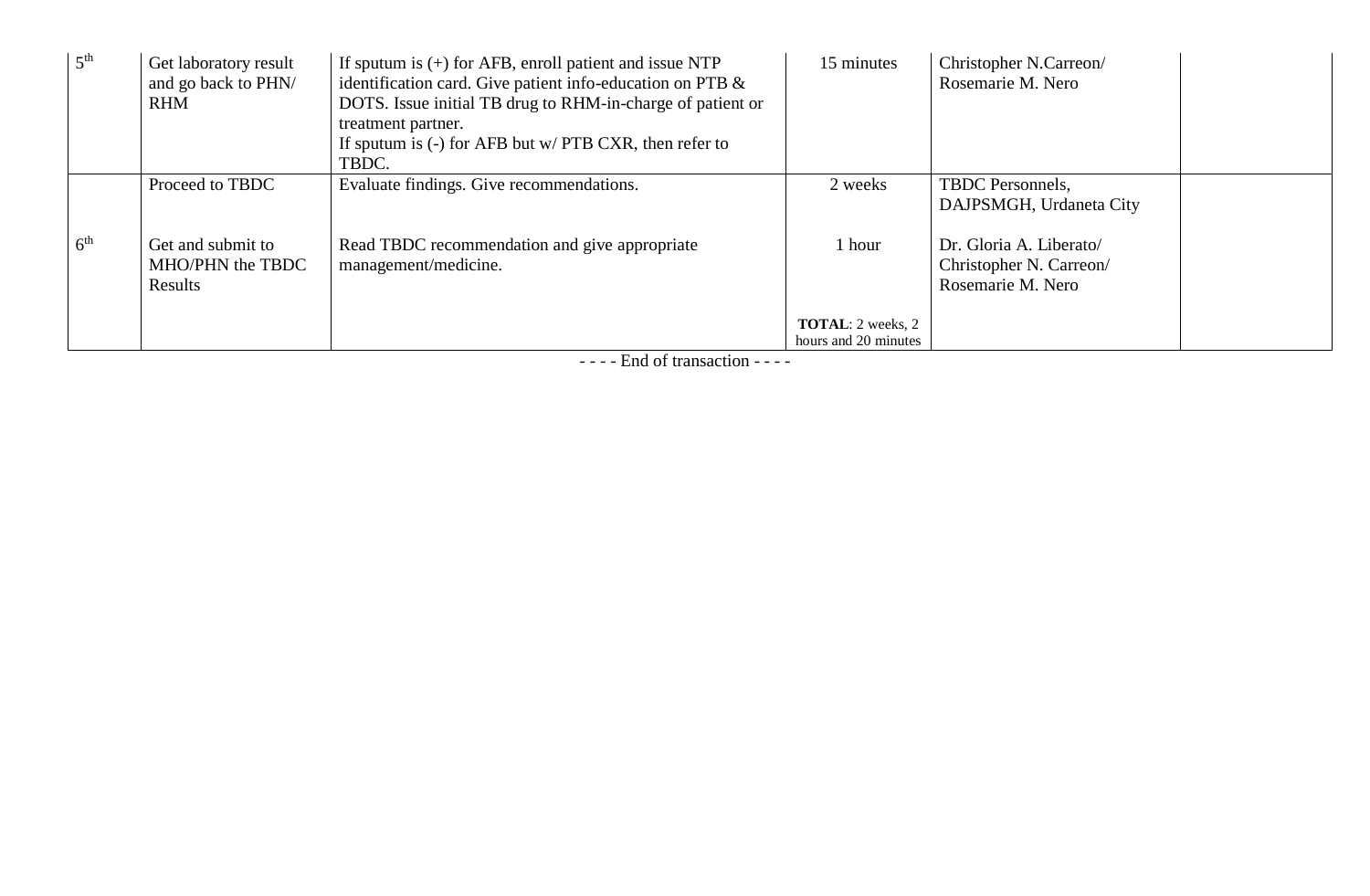# *SERVICE RENDERED: Maternal Care Services*

#### **Schedule of Availability of Service:**

8:00 AM – 5:00 PM (with no noon break) Monday - Friday 24 hours – Birthing Facility

### **Who May Avail of the Service:**

Pregnant Women

### **What are the Requirements:**

### **Duration:** 25 minutes (Regular Maternal Check-Up) and 1 day and 1 hour (Maternal Delivery)

How to Avail of the Service:

| <b>Steps</b>    | <b>Applicant / Client</b>                                                                                                | <b>Service Provider / Office Activity</b>                                                                                                                                                       | <b>Duration of Activity</b><br>(Under Normal<br>Circumstances) | Person-in-charge                                                             | <b>Required</b><br>documents / Fees |
|-----------------|--------------------------------------------------------------------------------------------------------------------------|-------------------------------------------------------------------------------------------------------------------------------------------------------------------------------------------------|----------------------------------------------------------------|------------------------------------------------------------------------------|-------------------------------------|
| 1 <sup>st</sup> | Go to the admission<br>table for consultation                                                                            | Retrieve old record for old patients. Prepare new<br>folder for new patients. Take note of the medical<br>history of patients and record on the Individual<br><b>Treatment Record (ITR)</b>     | 5-10 minutes                                                   | <b>BHW</b> on Duty<br>Casual on Duty<br>Rosemarie M. Nero<br>Midwife-on-duty |                                     |
| 2 <sup>nd</sup> | Wait for patients'<br>assigned number to be<br>called then proceed to<br>physician/midwife's<br>office                   | Get vital signs and give maternal assessment.<br>Ask the patient on health problems/reason for<br>consultation. Give tetanus immunization, if<br>necessary. Give the necessary recommendations. | 15 minutes                                                     | Klyde A. Evangelista/<br>Rosemarie M. Nero/<br>Midwife-on-duty               |                                     |
| 3 <sup>rd</sup> | For maternal delivery,<br>proceed to prenatal<br>section, approach<br>MIDWIFE-ON-DUTY<br>to retrieve prenatal<br>folder. | Provide proper instruction for client/patient.<br>Gathers information from client/patient.                                                                                                      | 3-4 minutes                                                    | Midwife-on-duty                                                              |                                     |
| 4 <sup>th</sup> | Submit oneself for vital<br>signs taking (BP, HR,                                                                        | Assess patient/client and takes vital signs and<br>measures anthropometrics. Gathers                                                                                                            | 10-15 minutes                                                  | Midwife-on-duty                                                              | Laboratory<br>Results/              |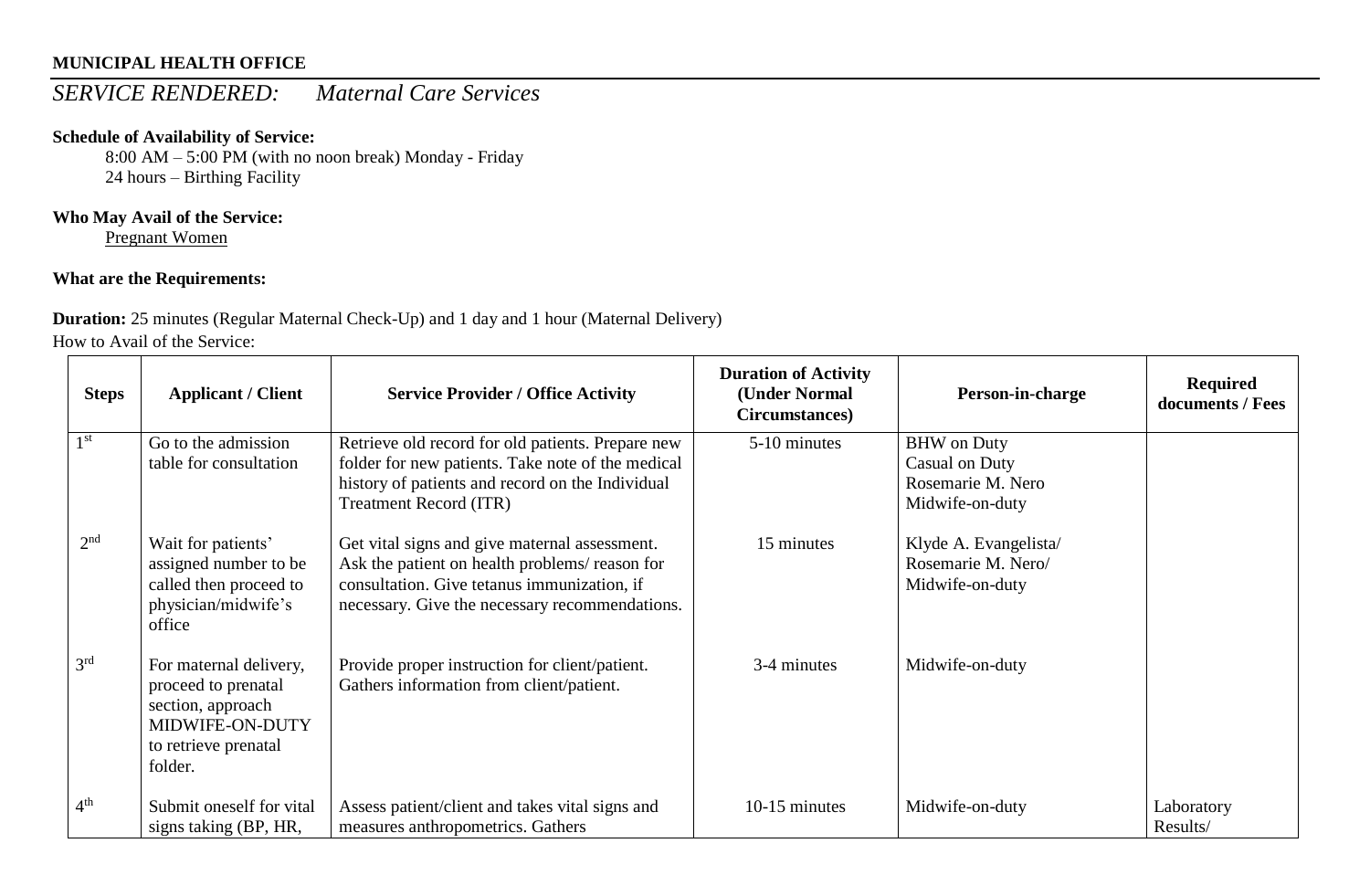|                 | RR, temperature, height,<br>weight, fetal heartbeat,<br>fundic height).<br>Cooperate as per<br>instruction. Submit<br>oneself for internal<br>examination (IE) for<br>labor progress<br>monitoring. Cooperate<br>and provide necessary<br>information when<br>interviewed for OB<br>history and other<br>pertinent data needed. | information/past medical history/obstetric<br>history and other pertinent health information.<br>Assess patient for OB history and check for any<br>danger signs of pregnancy. Performs internal<br>examination.                                                                                                       |                                                                      |                                      | Ultrasound results/<br>Maternal and baby<br>book |
|-----------------|---------------------------------------------------------------------------------------------------------------------------------------------------------------------------------------------------------------------------------------------------------------------------------------------------------------------------------|------------------------------------------------------------------------------------------------------------------------------------------------------------------------------------------------------------------------------------------------------------------------------------------------------------------------|----------------------------------------------------------------------|--------------------------------------|--------------------------------------------------|
| 5 <sup>th</sup> | Pay attention and listen<br>to instructions being<br>provided by the health<br>professional. Apply<br>these instructions (on<br>proper bearing down,<br>breathing techniques,<br>$etc.$ )                                                                                                                                       | Provides health education and techniques to<br>patient especially before and during delivery.<br>Does the monitoring, labor watch, charts<br>progress of labor, delivery and after giving birth.                                                                                                                       | 3-5 minutes<br>Until whole duration of<br>labor period               | Midwife-on-duty                      |                                                  |
| $6^{\rm th}$    | Participates and<br>cooperates accordingly<br>during delivery. Takes<br>medication/treatment as<br>per order of staff on<br>duty. Will be admitted<br>(together with newborn<br>child) for 24 hours from<br>time of delivery per<br>BeMONC protocol.                                                                            | Assists patient during delivery. Provides<br>necessary management to patients per BeMONC<br>protocol. Provides health information and<br>guidelines for the corresponding medication and<br>treatment. Monitors postpartum and newborn for<br>24 hours. Refers postpartum/newborn per<br>BeMONC protocol or as needed. | 24 hours<br>Duration or as long as the<br>patients are admitted.     | Midwife-on-duty                      |                                                  |
| $7^{\rm th}$    | Advised to submit her<br>newborn child for<br>newborn screening and<br>hearing test (to be                                                                                                                                                                                                                                      | Gives instruction for the importance of newborn<br>screening test and newborn hearing test.                                                                                                                                                                                                                            | $24$ up to<br>72 hours of newborn's life<br>(newborn screening only) | Robert Fabro, RMT<br>Midwife-on-duty |                                                  |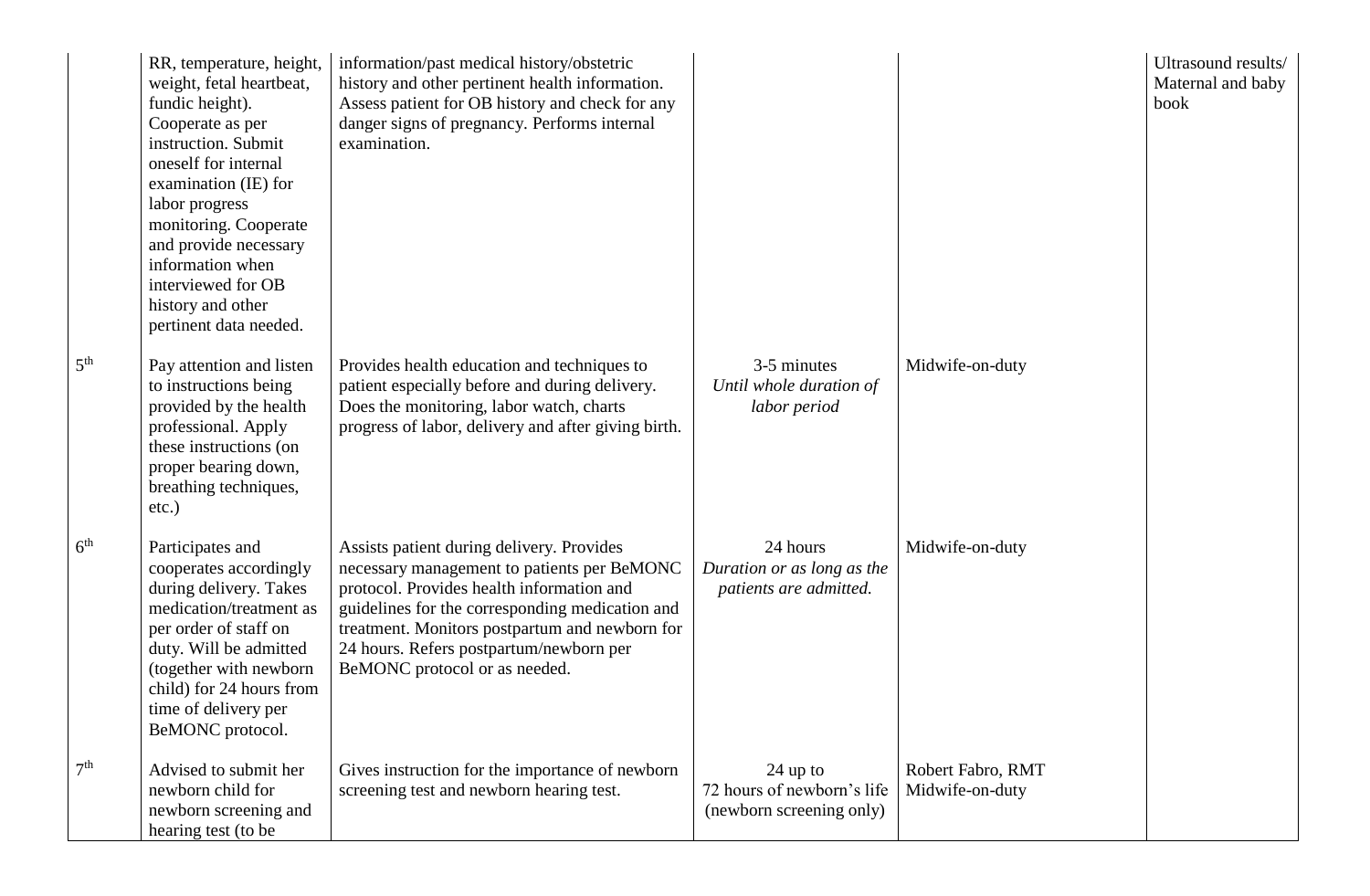|                          | scheduled by staff-on-<br>duty).                                                                                                                                                                                                                                                                                                                                                                                                                     |                                                                                                                                                                                                                                                                   | Newborn Hearing Test<br>(to be scheduled)                                                              |                 |  |
|--------------------------|------------------------------------------------------------------------------------------------------------------------------------------------------------------------------------------------------------------------------------------------------------------------------------------------------------------------------------------------------------------------------------------------------------------------------------------------------|-------------------------------------------------------------------------------------------------------------------------------------------------------------------------------------------------------------------------------------------------------------------|--------------------------------------------------------------------------------------------------------|-----------------|--|
| 8 <sup>th</sup>          | Pay attention during<br>discussion on take home<br>medications and<br>discharge instructions<br>by the health care<br>provider. Will come<br>back for follow-up<br>check-up at the RHU for<br>postpartum visits.<br><b>SIGNIFICANT</b><br><b>OTHERS of PATIENTS:</b><br>they are being<br>instructed to maintain<br>cleanliness at<br>Labor/Recovery room<br>before admission and<br>after discharge in<br>courtesy to the next<br>clients/patients. | Provides discharge instructions including take<br>follow-up check-up, infant immunizations, home<br>medications for mother and newborn as per<br>physician's order and. Discharge patients<br>(mother and newborn).                                               | 3-5 minutes                                                                                            | Midwife-on-duty |  |
| $\mathbf{Q}^{\text{th}}$ |                                                                                                                                                                                                                                                                                                                                                                                                                                                      | Performs necessary endorsement protocols to<br>next staff on duty (with or without patient).<br>Maintains sterility and cleanliness at delivery<br>room/labor room. Maintains cleanliness at staff<br>quarters, comfort rooms (labor room, staff<br>shower room). | 5 minutes                                                                                              | Midwife-on-duty |  |
|                          |                                                                                                                                                                                                                                                                                                                                                                                                                                                      |                                                                                                                                                                                                                                                                   | <b>TOTAL: 25 minutes</b><br>(Regular Maternal Check-<br>Up)<br>1 day and 1 hour<br>(Maternal Delivery) |                 |  |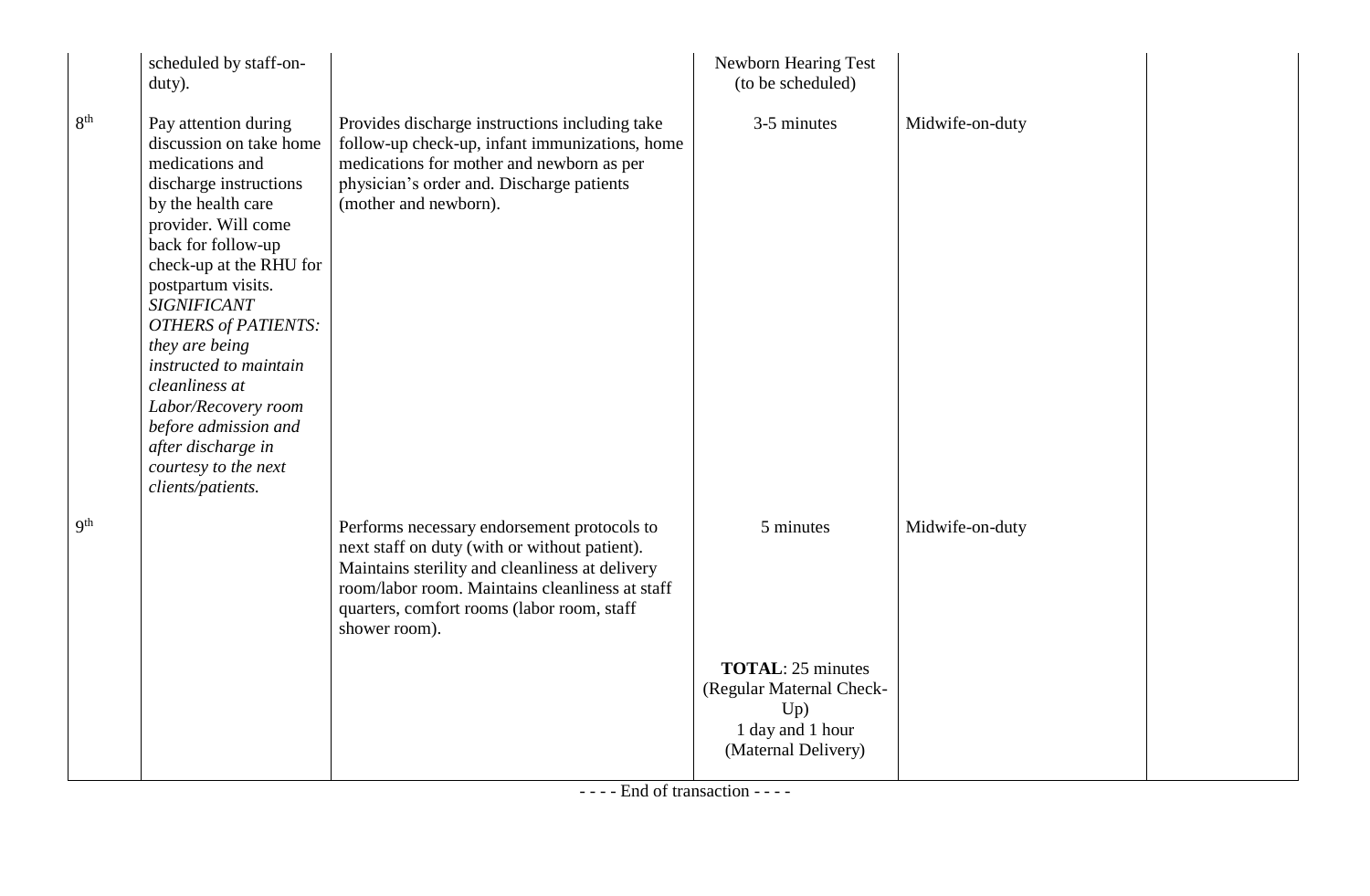# *SERVICE RENDERED: Family Planning Services*

#### **Schedule of Availability of Service:**

8:00 AM – 5:00 PM with no noon break Monday - Friday

#### **Who May Avail of the Service:**

Women of Reproductive Age

#### **What are the Requirements:**

#### **Duration**: 35 minutes

How to Avail of the Service:

|                 | <b>Steps</b> | <b>Applicant / Client</b>                                                                 | <b>Service Provider / Office Activity</b>                                                                                                                                                   | <b>Duration of Activity</b><br>(Under Normal<br>Circumstances) | Person-in-charge                                            | <b>Required</b><br>documents / Fees |
|-----------------|--------------|-------------------------------------------------------------------------------------------|---------------------------------------------------------------------------------------------------------------------------------------------------------------------------------------------|----------------------------------------------------------------|-------------------------------------------------------------|-------------------------------------|
| 1 st            |              | Go to the admission<br>table for consultation                                             | Retrieve old record for old patients. Prepare new<br>folder for new patients. Take note of the medical<br>history of patients and record on the Individual<br><b>Treatment Record (ITR)</b> | 10-15 minutes                                                  | Rosemarie M. Nero/<br>Casual on Duty/<br><b>BHW</b> on Duty |                                     |
| 2 <sup>nd</sup> |              | Wait for patients'<br>assigned number to be<br>called then proceed to<br>midwife's office | Get vital signs, evaluate patient, dispense<br>appropriate contraceptive and give the necessary<br>recommendations                                                                          | 15-20 minutes                                                  | Klyde A. Evangelista/<br>Rosemarie M. Nero                  |                                     |
|                 |              |                                                                                           |                                                                                                                                                                                             | <b>TOTAL:</b> 35 minutes                                       |                                                             |                                     |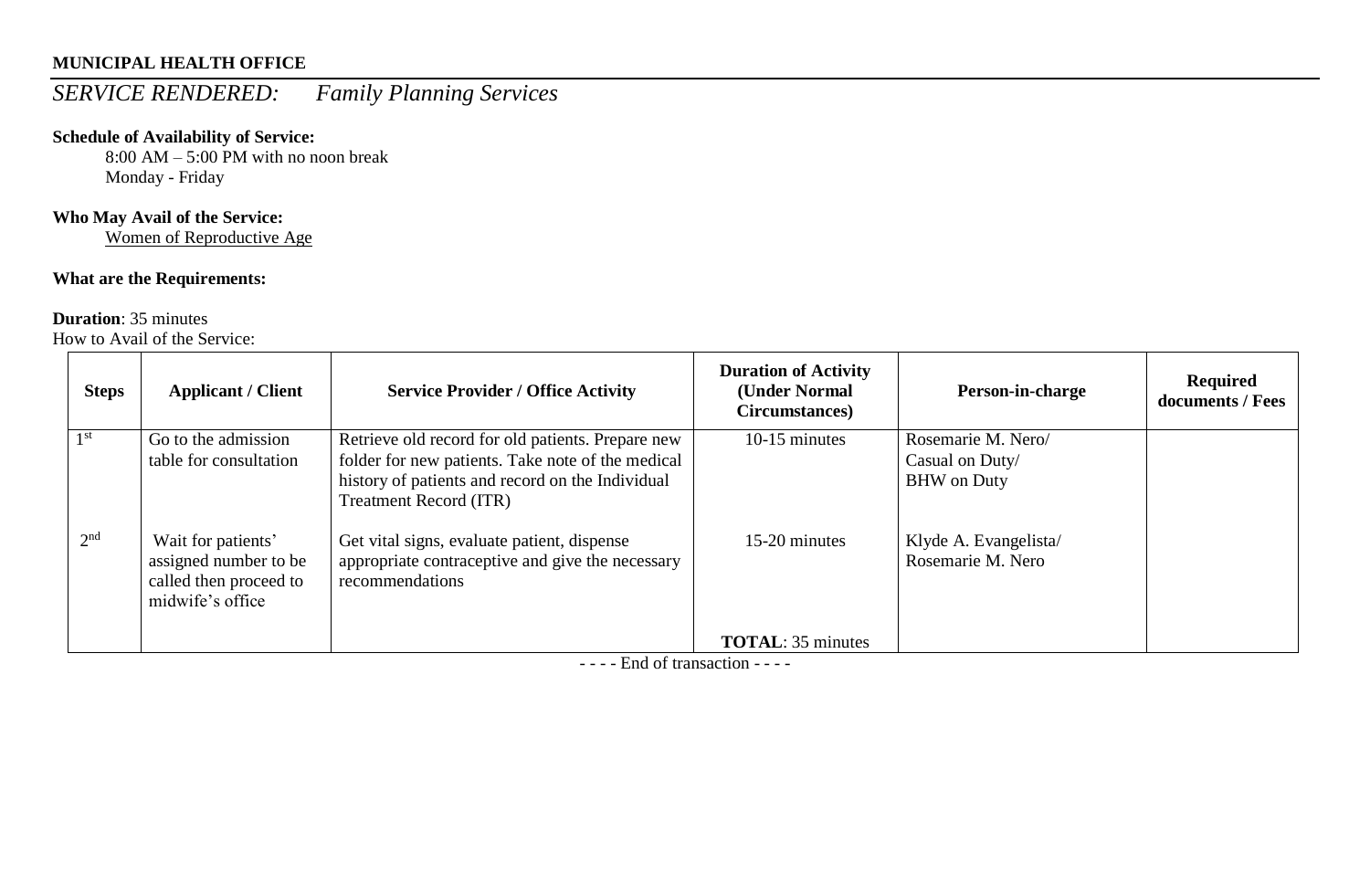# *SERVICE RENDERED: CHILD CARE SERVICES*

#### **Schedule of Availability of Service:**

8:00 AM – 5:00 PM with no noon break Monday - Friday

### **Who May Avail of the Service:**

Infants

### **What are the Requirements:**

#### **Duration:** 30 minutes

How to Avail of the Service:

| <b>Steps</b>    | <b>Applicant / Client</b>                          | <b>Service Provider / Office Activity</b>                                                                                                                                                             | <b>Duration of Activity</b><br>(Under Normal<br>Circumstances) | Person-in-charge                                           | <b>Required</b><br>documents / Fees |
|-----------------|----------------------------------------------------|-------------------------------------------------------------------------------------------------------------------------------------------------------------------------------------------------------|----------------------------------------------------------------|------------------------------------------------------------|-------------------------------------|
| 1 <sup>st</sup> | Go to the admission<br>table for consultation      | Retrieve old record for old patients. Prepare new<br>folder for new patients. Take note of the medical<br>history of patients, get vital signs and record on<br>the Individual Treatment Record (ITR) | 5-10 minutes                                                   | Rosemarie M. Nero<br>Casual on Duty/<br><b>BHW</b> on Duty |                                     |
| 2 <sup>nd</sup> | Submit child for<br>assessment and<br>immunization | Assess/Check status of the baby/child. Immunize<br>the baby. Accomplish/fill up record. Give<br>instructions for next schedule of immunization<br>day                                                 | 20 minutes                                                     | Klyde A. Evangelista/<br>Rosemarie M. Nero                 |                                     |
|                 |                                                    |                                                                                                                                                                                                       | <b>TOTAL: 30 minutes</b>                                       |                                                            |                                     |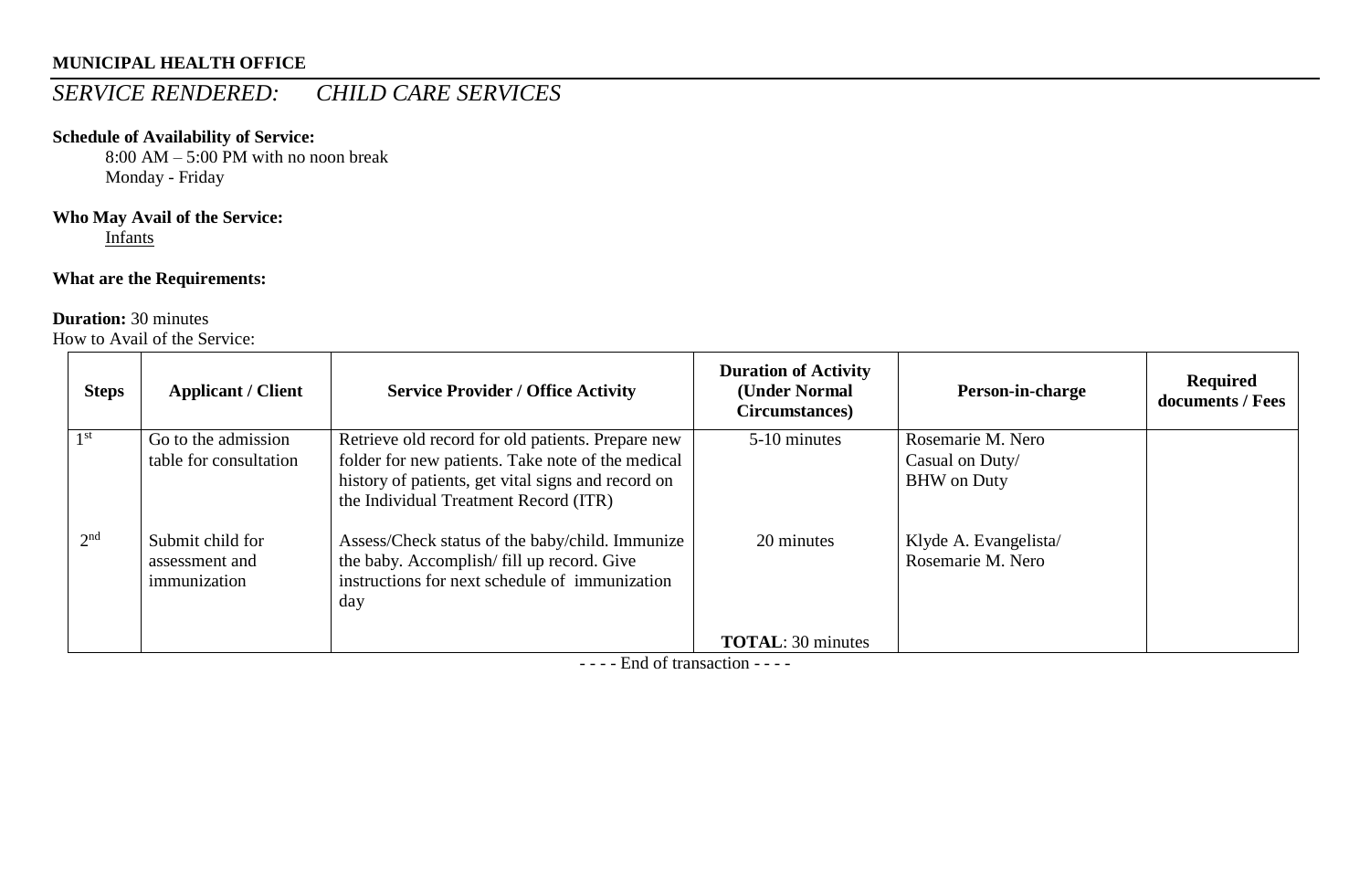# *SERVICE RENDERED: Anti-Leprosy Services*

#### **Schedule of Availability of Service:**

8:00 AM – 5:00 PM with no noon break Monday - Friday

### **Who May Avail of the Service:**

People suspected with Leprosy cases/ with Leprosy cases

### **What are the Requirements:**

#### **Duration:** 50 minutes

How to Avail of the Service:

| <b>Steps</b>    | <b>Applicant / Client</b>                                                          | <b>Service Provider / Office Activity</b>                                                                                            | <b>Duration of Activity</b><br>(Under Normal<br>Circumstances) | Person-in-charge                              | <b>Required</b><br>documents / Fees |
|-----------------|------------------------------------------------------------------------------------|--------------------------------------------------------------------------------------------------------------------------------------|----------------------------------------------------------------|-----------------------------------------------|-------------------------------------|
| 1 <sup>st</sup> | Go to the admission<br>table for consultation                                      | Retrieve old record for old patients. Prepare new                                                                                    | 5-10 minutes                                                   | Christopher N. Carreon/<br>Rosemarie M. Nero/ |                                     |
|                 |                                                                                    | folder for new patients. Take note of the medical<br>history of patients and record on the Individual                                |                                                                | Casual on Duty/                               |                                     |
|                 |                                                                                    | <b>Treatment Record (ITR)</b>                                                                                                        |                                                                | <b>BHW</b> on Duty                            |                                     |
| 2 <sup>nd</sup> | Wait for patients'<br>assigned number to be<br>called then proceed to<br>physician | Get vital signs and evaluate the patient on his/her<br>illness                                                                       | 10 minutes                                                     | Dr. Gloria A. Liberato                        |                                     |
| 3 <sup>rd</sup> | Proceed to PHN to get<br>medicines                                                 | Enroll patient for multi-drug therapy and<br>provide counseling. Give initial MDT Drugs and<br>provide the necessary recommendations | 30 minutes                                                     | Christopher N. Carreon                        |                                     |
|                 |                                                                                    |                                                                                                                                      | <b>TOTAL:</b> 50 minutes                                       |                                               |                                     |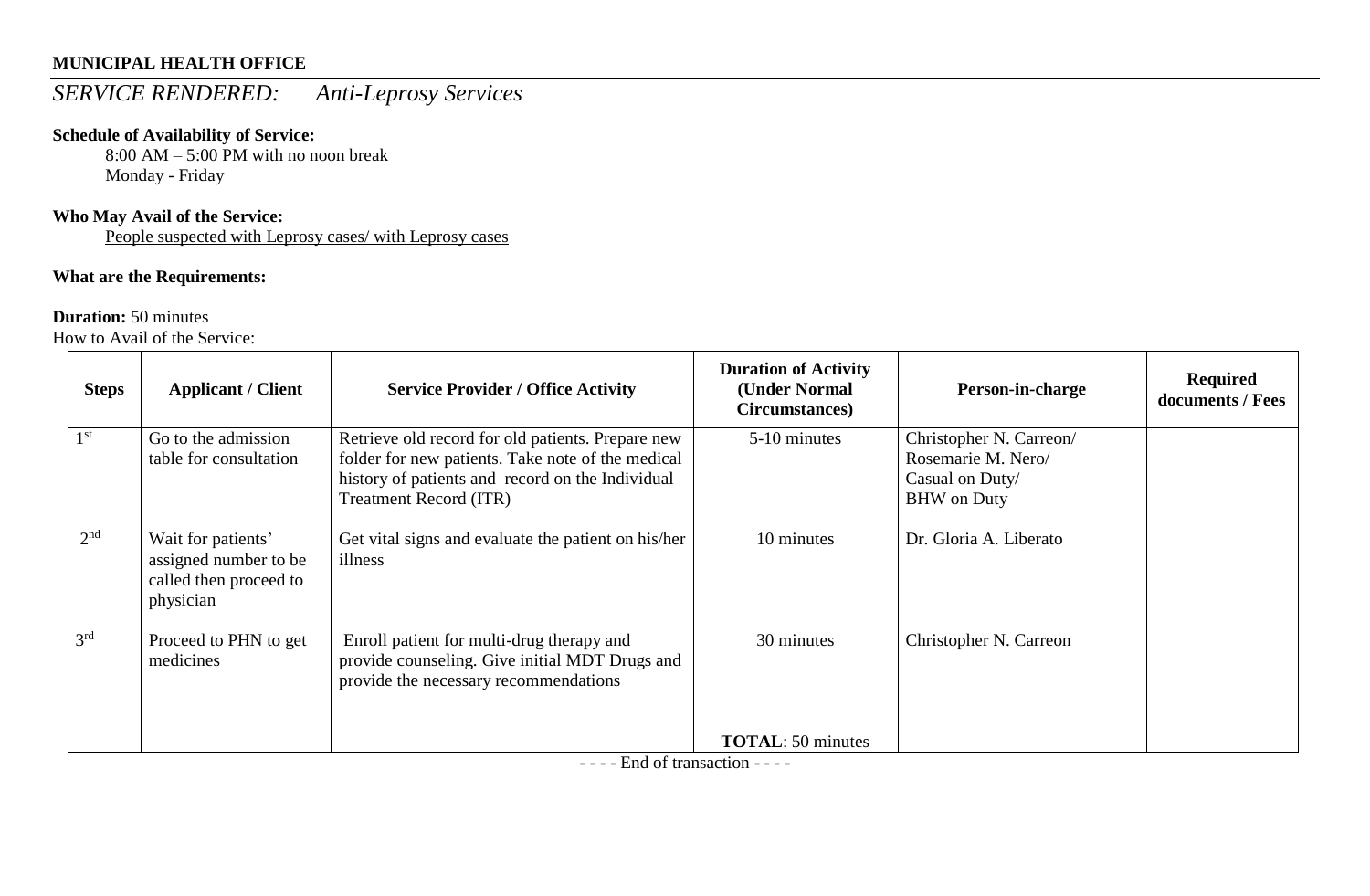# *SERVICE RENDERED: Laboratory Examination Services*

#### **Schedule of Availability of Service:**

7:00 AM – 4:00 PM with no noon break Monday - Friday

#### **Who May Avail of the Service:**

Patients requesting for laboratory tests

#### **What are the Requirements:**

1) Laboratory requests from MHO/Physicians 2) Official Receipt

#### **Duration:** 25 minutes

How to Avail of the Service:

| <b>Steps</b>    | <b>Applicant / Client</b>                                                                 | <b>Service Provider / Office Activity</b>                                                       | <b>Duration of Activity</b><br>(Under Normal<br>Circumstances) | Person-in-charge                                                                      | <b>Required</b><br>documents / Fees |
|-----------------|-------------------------------------------------------------------------------------------|-------------------------------------------------------------------------------------------------|----------------------------------------------------------------|---------------------------------------------------------------------------------------|-------------------------------------|
| 1 <sup>st</sup> | Proceed to the clinic of<br>the Medical<br>Technologist. Present<br>laboratory requests   | Receive the presented request and give a short<br>briefing on the service and some requirements | 3 minutes                                                      | Robert T. Fabro<br>Pricess Stephanie Wico<br><b>Contractual RMT</b><br>Casual on Duty | Lab-Request Form                    |
| 2 <sup>nd</sup> | Client pays at the<br><b>Municipal Treasury</b><br>Office (MTO)                           | <b>Issue Official Receipt</b>                                                                   | 5 minutes                                                      | Michelle Almirol                                                                      |                                     |
| 3 <sup>rd</sup> | Present the Official<br>receipt to the Medical<br>Technologist and wait<br>for the result | Conduct laboratory tests. Examine the result of<br>the tests conducted                          | 15 minutes / test                                              | Robert T. Fabro<br>Princess Stephanie Wico<br><b>Contractual RMT</b>                  | <b>Official Receipt</b>             |
| 4 <sup>th</sup> | Receive the result of the<br>tests                                                        | Release the laboratory results and provide the<br>necessary recommendations                     | 2 minutes                                                      | Robert T. Fabro<br>Pricess Stephanie Wico<br><b>Contractual RMT</b>                   |                                     |
|                 |                                                                                           | $\mathbf{r}$ 1 $\mathbf{c}$ .                                                                   | <b>TOTAL:</b> 25 minutes                                       | Casual on Duty                                                                        |                                     |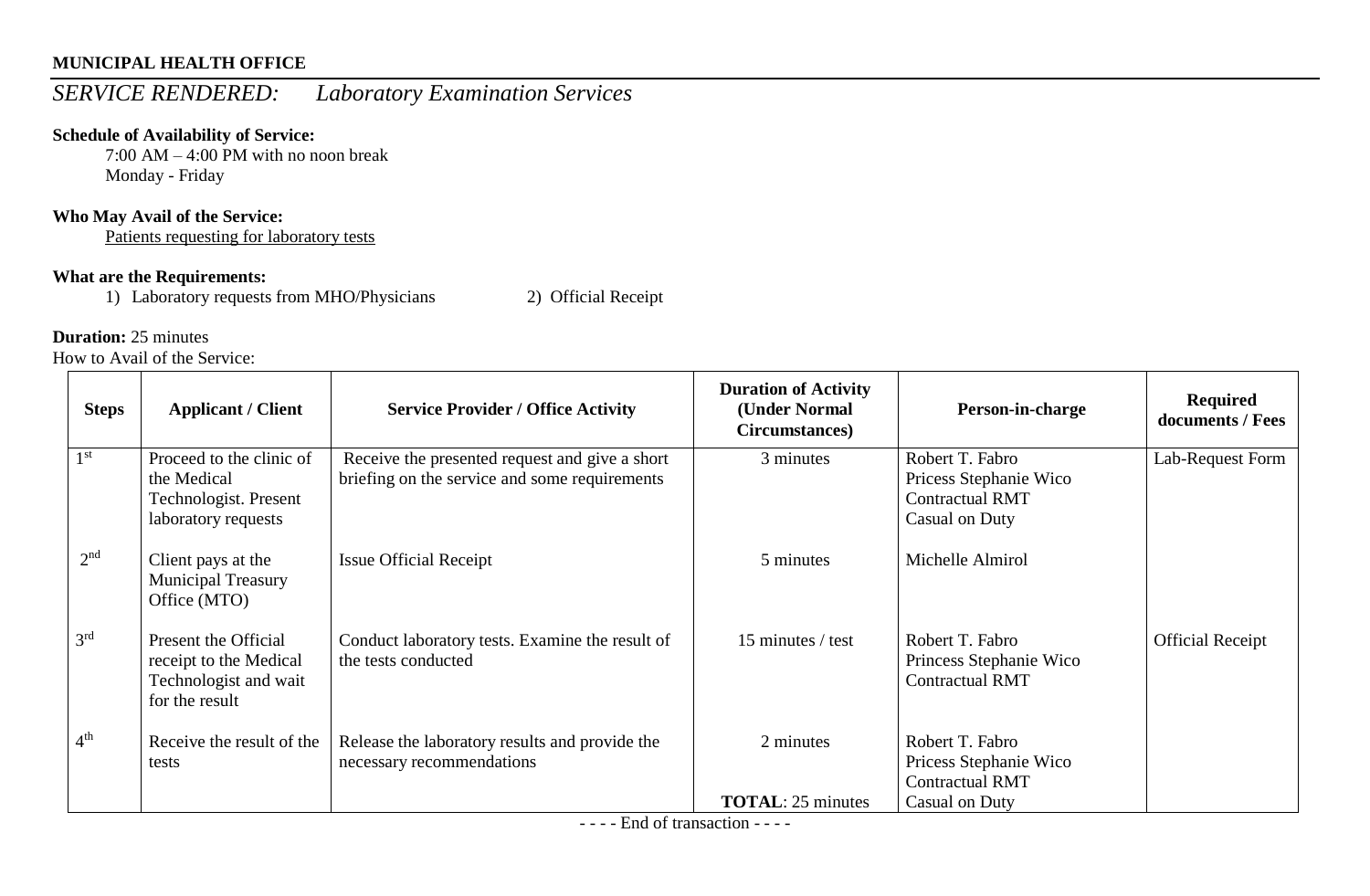# *SERVICE RENDERED: Diagnostic Radiology (X-ray) Services*

### **Schedule of Availability of Service:**

8:00 AM – 5:00 PM with no noon break Monday - Friday

#### **Who May Avail of the Service:**

Patients requesting for X-ray

#### **What are the Requirements:**

1) Laboratory requests from MHO/Physicians 2) Official Receipt

#### **Duration:** 25 minutes

How to Avail of the Service:

| <b>Steps</b>    | <b>Applicant / Client</b>                                                                    | <b>Service Provider / Office Activity</b>                                                       | <b>Duration of Activity</b><br>(Under Normal<br>Circumstances) | Person-in-charge                    | <b>Required</b><br>documents / Fees |
|-----------------|----------------------------------------------------------------------------------------------|-------------------------------------------------------------------------------------------------|----------------------------------------------------------------|-------------------------------------|-------------------------------------|
| 1 <sup>st</sup> | Proceed to the clinic of<br>the Radiologic<br>Technologist. Present<br>X-ray request.        | Receive the presented request and give a short<br>briefing on the service and some requirements | 3 minutes                                                      | Radiologic Technologist-on-<br>duty | X-ray Request<br>Form               |
| 2 <sup>nd</sup> | Client pays at the<br><b>Municipal Treasury</b><br>Office (MTO)                              | <b>Issue Official Receipt</b>                                                                   | 5 minutes                                                      | Michelle Almirol                    |                                     |
| 3 <sup>rd</sup> | Present the Official<br>receipt to the Radiologic<br>Technologist and wait<br>for the result | Conduct X-ray. Submit x-ray plate to be<br>examined by radiologist.                             | 1 day                                                          | Radiologic Technologist-on-<br>duty | <b>Official Receipt</b>             |
| 4 <sup>th</sup> | Receive the result of the<br>tests                                                           | Release the x-ray results and provide the<br>necessary recommendations.                         | 2 minutes                                                      | Radiologic Technologist-on-<br>duty |                                     |
|                 |                                                                                              | $\blacksquare$ $\blacksquare$ $\blacksquare$ $\blacksquare$                                     | <b>TOTAL: 25 minutes</b>                                       |                                     |                                     |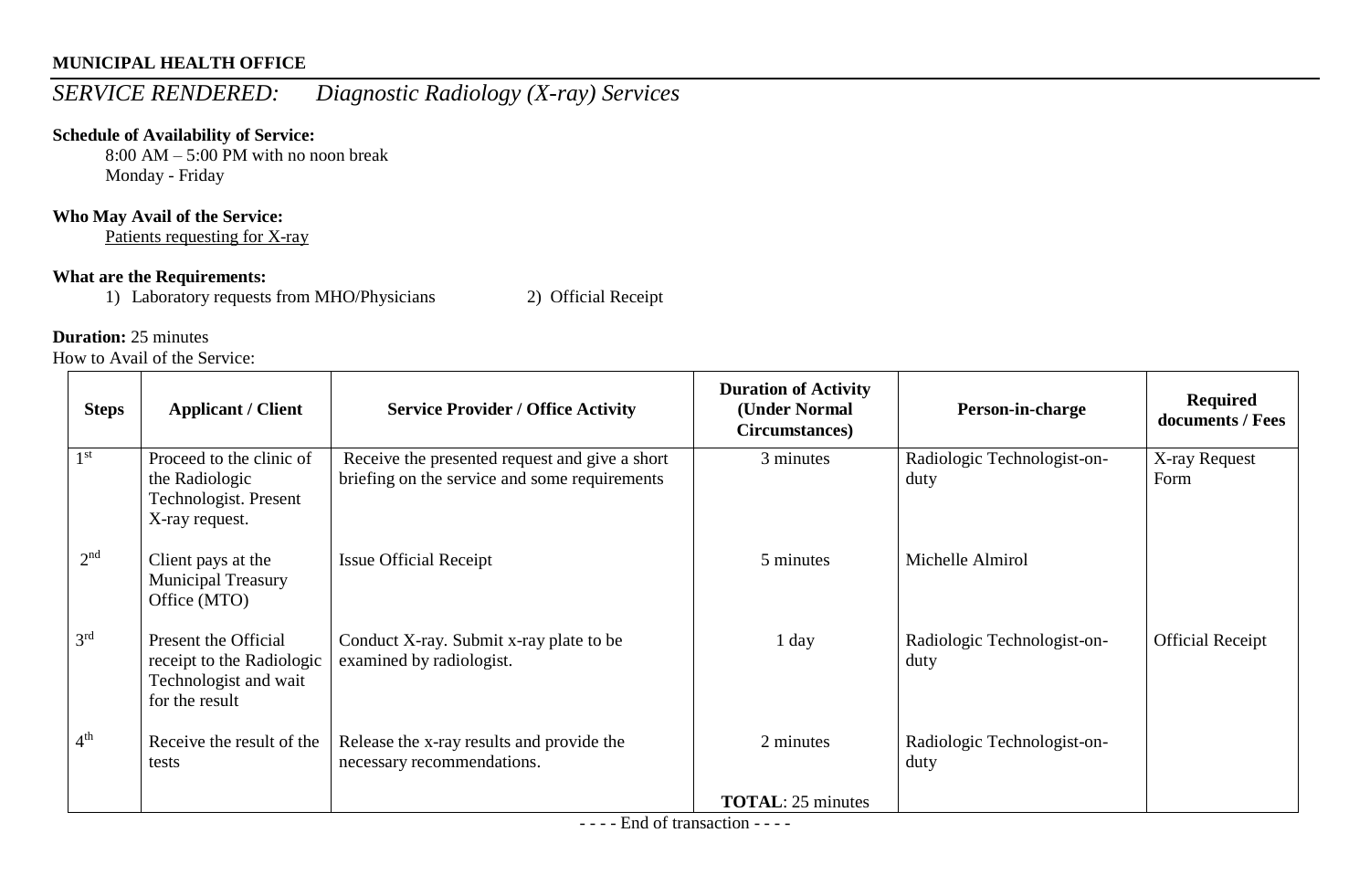### *SERVICE RENDERED: Dental Services*

#### **Schedule of Availability of Service:**

8:00 A.M – 12:00 NN (Check-up) Mon/Wed/Fri 8:00 - 12:00 (extraction) Mon/Wed/Fri

#### **Who May Avail of the Service:**

People with dental problems & dental-related concerns

### **What are the Requirements:**

1) O.R. of Fee (Treatment specified)

2) Others (as requested)

### **Duration:** 1 hour and 50 minutes

How to Avail of the Service:

| <b>Steps</b>    | <b>Applicant / Client</b>                                                                                                                                                                             | <b>Service Provider / Office Activity</b>                                                                                                                                                                      | <b>Duration of Activity</b><br>(Under Normal Circumstances) | Person-in-charge | <b>Required documents</b><br>/ Fees                                                                                                                                    |
|-----------------|-------------------------------------------------------------------------------------------------------------------------------------------------------------------------------------------------------|----------------------------------------------------------------------------------------------------------------------------------------------------------------------------------------------------------------|-------------------------------------------------------------|------------------|------------------------------------------------------------------------------------------------------------------------------------------------------------------------|
| 1 <sup>st</sup> | Register for admission.<br>Accomplish the<br>admission slip                                                                                                                                           | Retrieve old record for old patients. Prepare new<br>folder for new patients. Take note of the dental<br>history of patients & record. Get vital signs.<br>Advise patients to take a rest (esp. 20 y/o above). | 25 minutes                                                  | Casual on Duty   |                                                                                                                                                                        |
| 2 <sup>nd</sup> | Proceed to the Dentist                                                                                                                                                                                | Conduct Oral examination and give a short<br>briefing on the service and some requirements.<br>Accomplish Form-1 slip and issue to the patient                                                                 | 15 minutes                                                  | Arnelio Resuello |                                                                                                                                                                        |
| 3 <sup>rd</sup> | Proceed to Municipal<br>Treasury Office (MTO).<br>Get a number from the<br>machine and wait for<br>the number to appear.<br>Proceed to the cashier<br>and present the slip. Pay<br>the required fees. | <b>Issue Official Receipt</b>                                                                                                                                                                                  | 15 minutes                                                  | Michelle Almerol | P 75.00 (oral<br>prophylaxis)<br>P 50.00/cavity (for<br>temporary<br>filling)<br>P 75.00/cavity (for<br>permanent<br>filling)<br>P 75.00 / tooth (tooth<br>extraction) |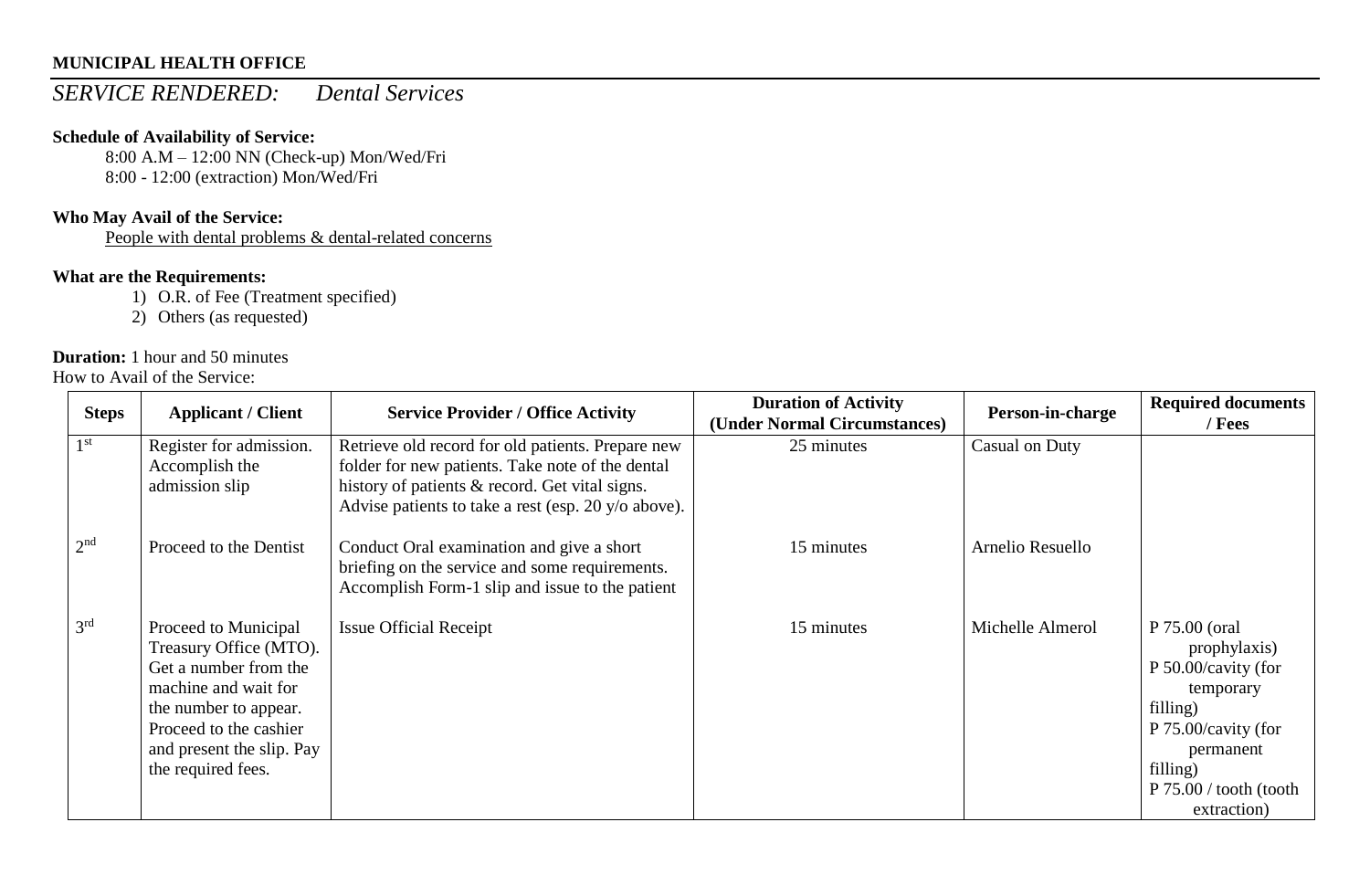| 4 <sup>th</sup> | Present the Official     | Conduct the operations needed. Prescribe     | 30-45 minutes                       | Arnelio Resuello |                        |
|-----------------|--------------------------|----------------------------------------------|-------------------------------------|------------------|------------------------|
|                 | Receipt to the Dental    | medicines                                    |                                     |                  |                        |
|                 | Clinic                   |                                              |                                     |                  |                        |
| 5 <sup>th</sup> | Proceed to medicine      | Dispense medicines and provide the necessary | 3-5 minutes                         | Florida Magno    | Dentist's Prescription |
|                 | section and get the      | recommendations                              |                                     |                  |                        |
|                 | prescribed medicines, if |                                              |                                     |                  |                        |
|                 | available                |                                              |                                     |                  |                        |
|                 |                          |                                              |                                     |                  |                        |
|                 |                          |                                              |                                     |                  |                        |
|                 |                          |                                              | <b>TOTAL:</b> 1 hour and 45 minutes |                  |                        |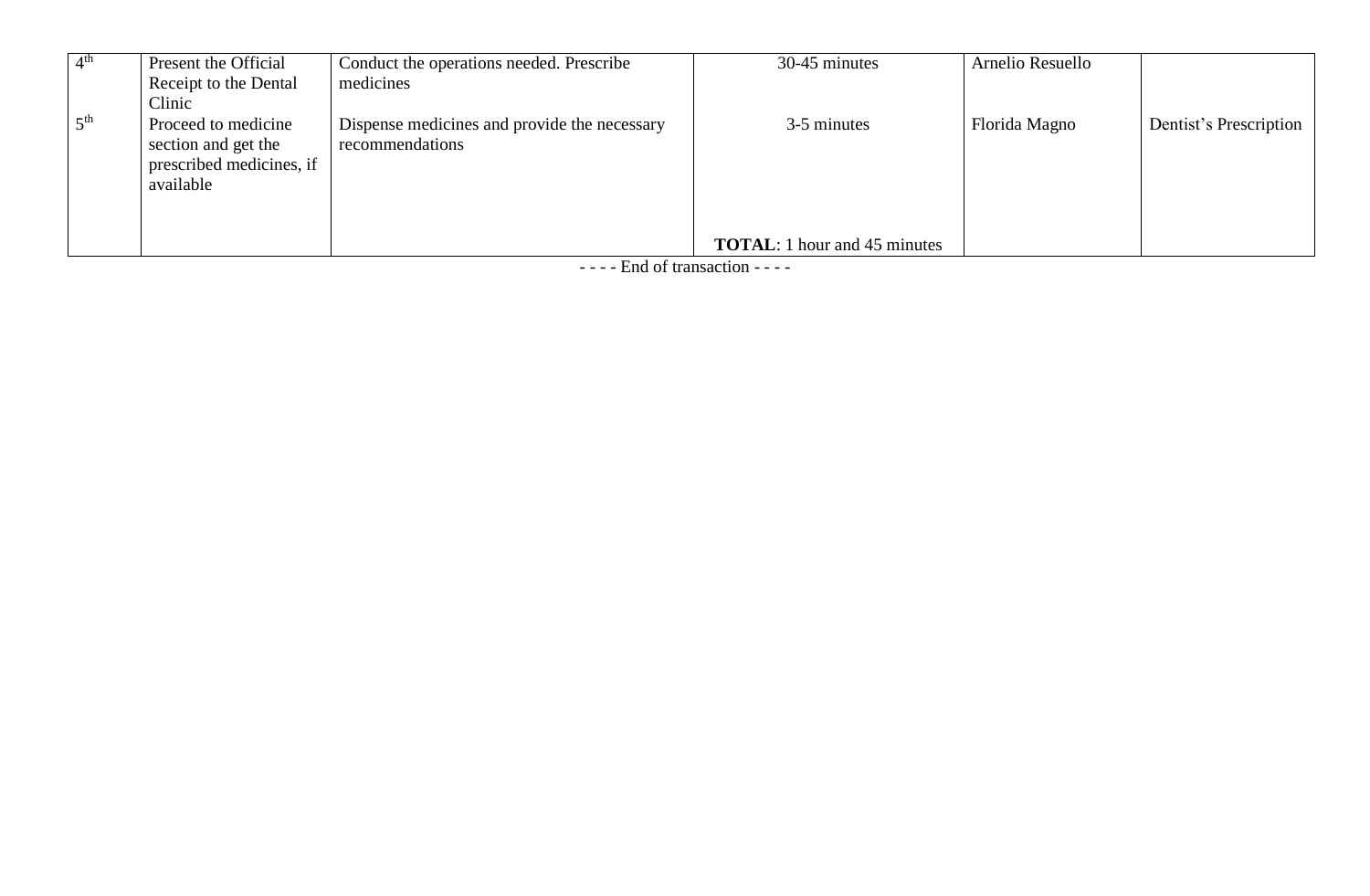# *SERVICE RENDERED: Issuance of Sanitary Permit for food handlers with laboratory test*

#### **Schedule of Availability of Service:**

 $8:00$  AM – 5:00 PM with no noon break Monday - Friday

### **Who May Avail of the Service:**

People with Business Establishments with laboratory test

### **What are the Requirements:**

1) Business Application

#### **Duration:** 55 minutes

How to Avail of the Service:

| <b>Steps</b>    | <b>Applicant / Client</b>                                                                | <b>Service Provider / Office Activity</b>                                                                                                                      | <b>Duration of Activity</b><br>(Under Normal<br>Circumstances) | Person in charge                                                    | <b>Required documents / Fees</b> |
|-----------------|------------------------------------------------------------------------------------------|----------------------------------------------------------------------------------------------------------------------------------------------------------------|----------------------------------------------------------------|---------------------------------------------------------------------|----------------------------------|
| 1 <sup>st</sup> | Present the Application<br>for Business Permit to<br>the Sanitary Inspector's<br>office. | Receive and instruct the client to undergo<br>laboratory test                                                                                                  | 3-5 minutes                                                    | Haily Florence V. De<br>Asis                                        |                                  |
| 2 <sup>nd</sup> | Present the specimen<br>required                                                         | Examine the sample submitted. Issue health<br>certificate card                                                                                                 | 30-40 minutes                                                  | Robert T. Fabro<br>Pricess Stephanie Wico<br><b>Contractual RMT</b> |                                  |
| 3 <sup>rd</sup> | Present the laboratory<br>result and health<br>certificate card                          | Type the information, sign and record on the<br>logbook. Release the permit. Instruct the client to<br>go to the Municipal Health Officer for his<br>signature | 10 minutes                                                     | Haily Florence V. De<br>Asis                                        |                                  |
|                 |                                                                                          |                                                                                                                                                                | <b>TOTAL:</b> 55 minutes                                       |                                                                     |                                  |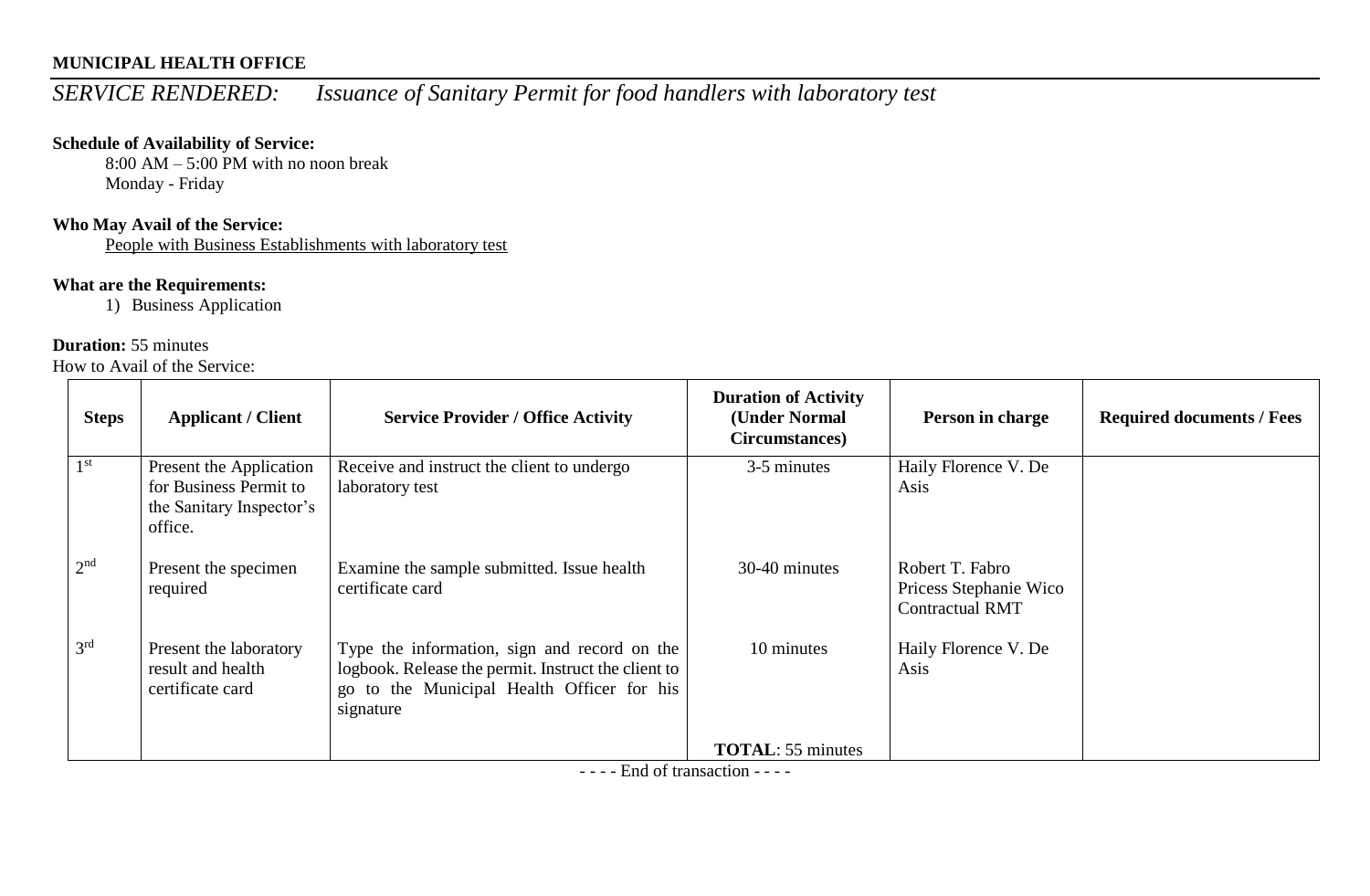# *SERVICE RENDERED: Issuance of Sanitary Permit for food handlers without laboratory test*

#### **Schedule of Availability of Service:**

 $8:00$  AM – 5:00 PM with no noon break Monday - Friday

#### **Who May Avail of the Service:**

People with Business Establishments without laboratory test

### **What are the Requirements:**

1) Business Application

#### **Duration:** 10 minutes

How to Avail of the Service:

| <b>Steps</b> | <b>Applicant / Client</b>                                                             | <b>Service Provider / Office Activity</b>                                                                                                                               | <b>Duration of Activity</b><br>(Under Normal<br>Circumstances) | Person in charge             | <b>Required</b><br>documents /<br><b>Fees</b> |
|--------------|---------------------------------------------------------------------------------------|-------------------------------------------------------------------------------------------------------------------------------------------------------------------------|----------------------------------------------------------------|------------------------------|-----------------------------------------------|
| 1 st         | Present the Application for Business<br>Permit to the Sanitary Inspector's<br>office. | Receive, type the information, sign and record on<br>the logbook. Release the permit. Instruct the<br>client to go to the Municipal Health Officer for<br>his signature | 10 minutes                                                     | Haily Florence V.<br>De Asis |                                               |
|              |                                                                                       |                                                                                                                                                                         | <b>TOTAL:</b> 10 minutes                                       |                              |                                               |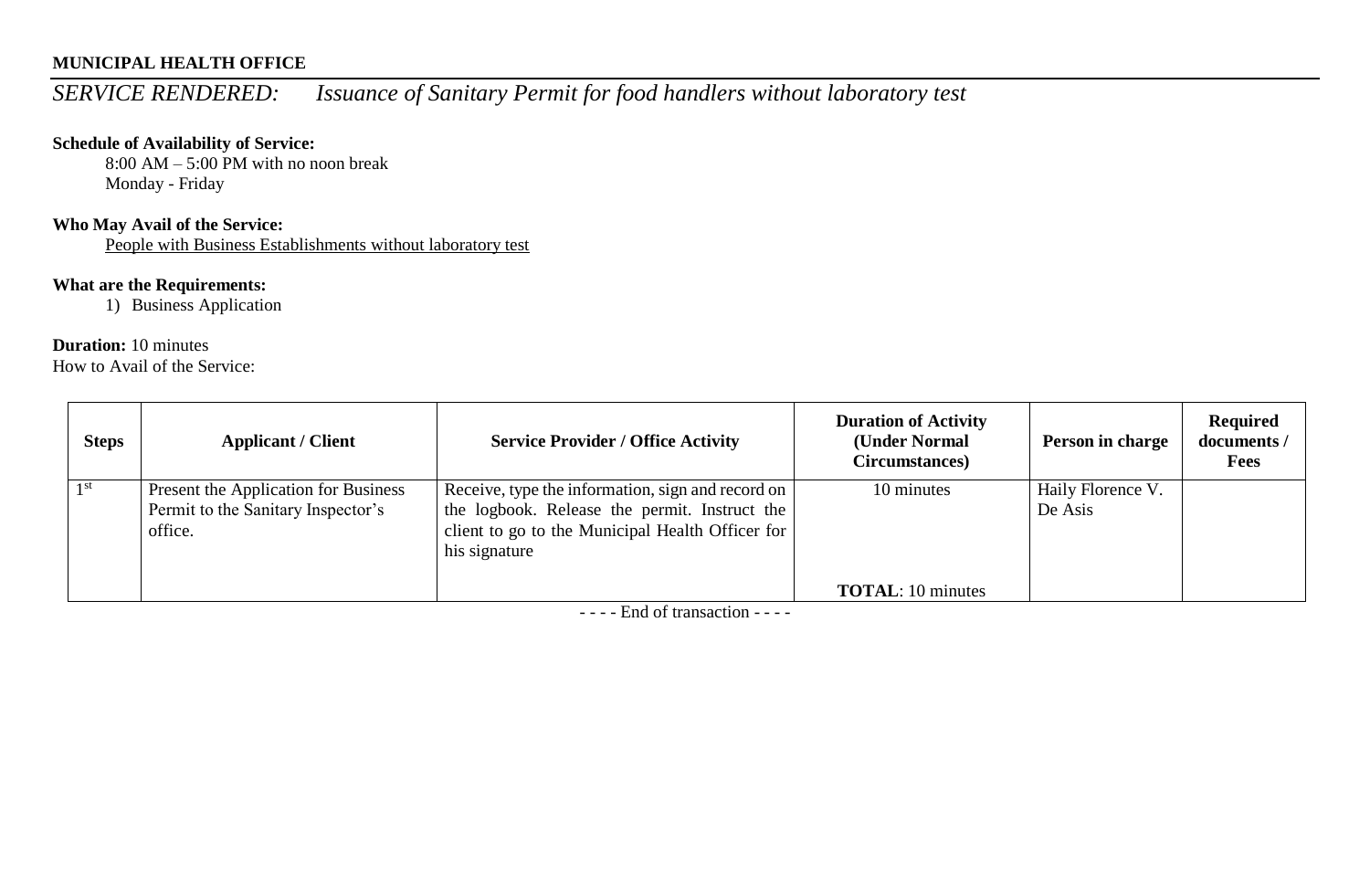# *SERVICE RENDERED: Issuance of Sanitary Permit for Poultry and Piggery Establishments*

#### **Schedule of Availability of Service:**

 $8:00$  AM – 5:00 PM with no noon break Monday - Friday

#### **Who May Avail of the Service:**

People with Poultry and Piggery Business Establishments

### **What are the Requirements:**

1) Business Application

#### **Duration:** 3 hours and 5 minutes

How to Avail of the Service:

| <b>Steps</b>    | <b>Applicant / Client</b>                                                             | <b>Service Provider / Office Activity</b>                                                          | <b>Duration of Activity</b><br>(Under Normal<br>Circumstances) | Person in charge             | <b>Required</b><br>documents /<br><b>Fees</b> |
|-----------------|---------------------------------------------------------------------------------------|----------------------------------------------------------------------------------------------------|----------------------------------------------------------------|------------------------------|-----------------------------------------------|
| 1 <sup>st</sup> | Present the Application for Business<br>Permit to the Sanitary Inspector's<br>office. | Receive and verify the submitted documents.<br>Set a schedule for ocular inspection                | 3 minutes                                                      | Haily Florence V.<br>De Asis | <b>Business</b><br>Application                |
| 2 <sup>nd</sup> | Accompany the ocular inspector to the<br>site                                         | Conduct ocular inspection. Prepare inspection<br>report. Record on the logbook                     | 3 hours                                                        | Haily Florence V.<br>De Asis |                                               |
| 3 <sup>rd</sup> | Go back to the office of the Sanitary<br>Inspector. Receive the Sanitary Permit       | Release the permit. Instruct the client to go to the<br>Municipal Health Officer for his signature | 2 minutes                                                      | Haily Florence V.<br>De Asis |                                               |
|                 |                                                                                       |                                                                                                    | <b>TOTAL:</b> 3 hours and 5<br>minutes                         |                              |                                               |